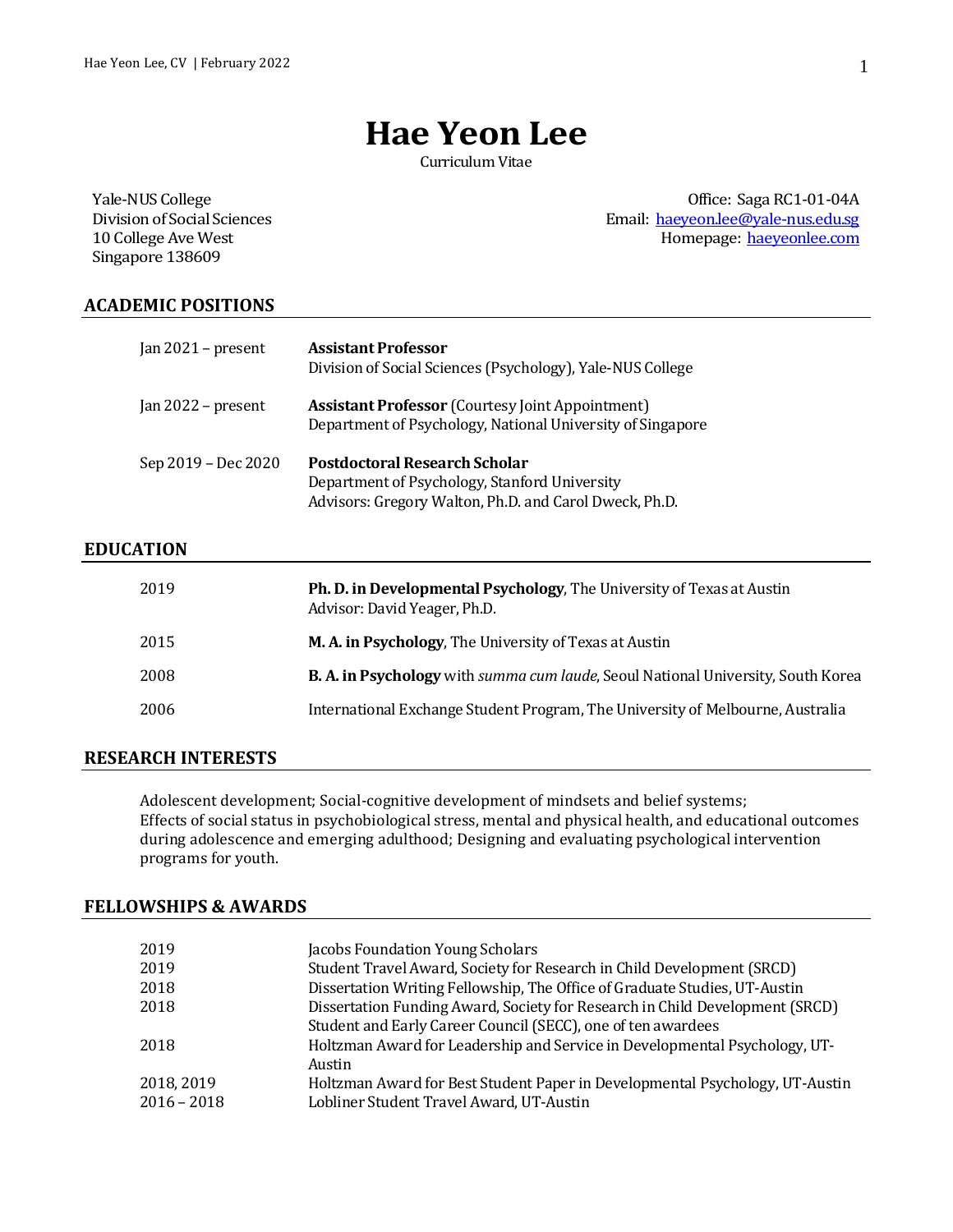| $2015 - 2019$ | Professional Development Travel Award, UT-Austin                           |
|---------------|----------------------------------------------------------------------------|
| $2015 - 2018$ | Holtzman Student Travel Award, UT-Austin                                   |
| 2015          | Summer Research Award Fellowship, UT-Austin                                |
| 2015          | Student Travel Award, Society for Personality and Social Psychology (SPSP) |
| 2013          | Research Excellence Award, UT-Austin                                       |
| 2008          | Summa cum laude, Seoul National University                                 |
| 2006          | Global Frontier Research Proposal Finalist Award, Job Korea Inc.           |
| 2005          | Habitat for Humanity Global Village Program Student Travel Grant           |
| $2004 - 2008$ | The Bang Il-Young Foundation Advanced Undergraduate Fellowship             |
| 2003          | First-Year Undergraduate Fellowship, Seoul National University             |

### **GRANTS FUNDING**

| $2021 - 2023$ | <b>Yale-NUS College Centre for Teaching and Learning</b><br><b>Teaching Innovation Grant (\$10,600 SGD)</b><br>Co-PI with Dr. Smrithi Prasad, "Redesigning data science education in Psychology"                                                                                                                                                   |
|---------------|----------------------------------------------------------------------------------------------------------------------------------------------------------------------------------------------------------------------------------------------------------------------------------------------------------------------------------------------------|
| $2021 - 2024$ | Yale-NUS College Start-Up Grant (\$100,000 SGD)                                                                                                                                                                                                                                                                                                    |
| $2020 - 2022$ | Jacobs Foundation COVID-19 Education Challenge Grant (\$100,000 CHF)<br>Co-Investigator, "Ensuring learning continuity and reducing inequality during a<br>global pandemic: A multi-site parent-focused intervention trial"                                                                                                                        |
| 2019          | Population Research Center Seed Grant, UT-Austin (\$13,000)<br>Co-Investigator, "Parent's mindsets and teenage stress coping"                                                                                                                                                                                                                      |
| 2018          | Society for Research in Child Development (SRCD) Student and Early Career<br><b>Council (SECC) Dissertation Funding Award, (\$2,000), one of ten awardees</b><br>Principal Investigator, "Status, social media, and mental health in adolescence"                                                                                                  |
| $2016 - 2020$ | The Eunice Kennedy Shriver National Institute of Child Health and Human<br>Development (NICHD) R01 Grant awarded to David Yeager (PI) and Jeremy<br>Jamieson, Robert Josephs, Christopher Beevers, & Harry Reis (Co-Is)<br>Co-author and Lead Graduate Trainee, "Estimating and understanding effects of<br>teaching teens that people can change" |

## **PUBLICATIONS**

Google Scholar total citations = 1,350, h-index = 9, i10-index = 8, as of February 1, 2022

# **Peer-Reviewed Journal Articles**

- 1. O'Keefe, P., **Lee, H. Y.,** & Chen, P. (2021). Changing students' beliefs about learning can unveil their potential. *Policy Insights from the Behavioral and Brain Sciences, 8(1),* 84-91. [Doi: 10.1177/2372732220984173.](https://journals.sagepub.com/doi/abs/10.1177/2372732220984173?journalCode=bbsa)
- 2. Seo, E., **Lee, H. Y.,** Jamieson, J. P., Reis, H. T., Josephs, R. A., Beevers, C. G., & Yeager, D. S. (2021). Trait attributions and stress appraisals explain why an entity theory of personality predicts greater internalizing symptoms during adolescence. *Development and Psychopathology,* 1-11[. Doi: 10.1017/S0954579420001832.](https://www.cambridge.org/core/journals/development-and-psychopathology/article/abs/trait-attributions-and-threat-appraisals-explain-why-an-entity-theory-of-personality-predicts-greater-internalizing-symptoms-during-adolescence/3BBE08E0EC6B43F40995E7456B586C73) (IF: 3.385)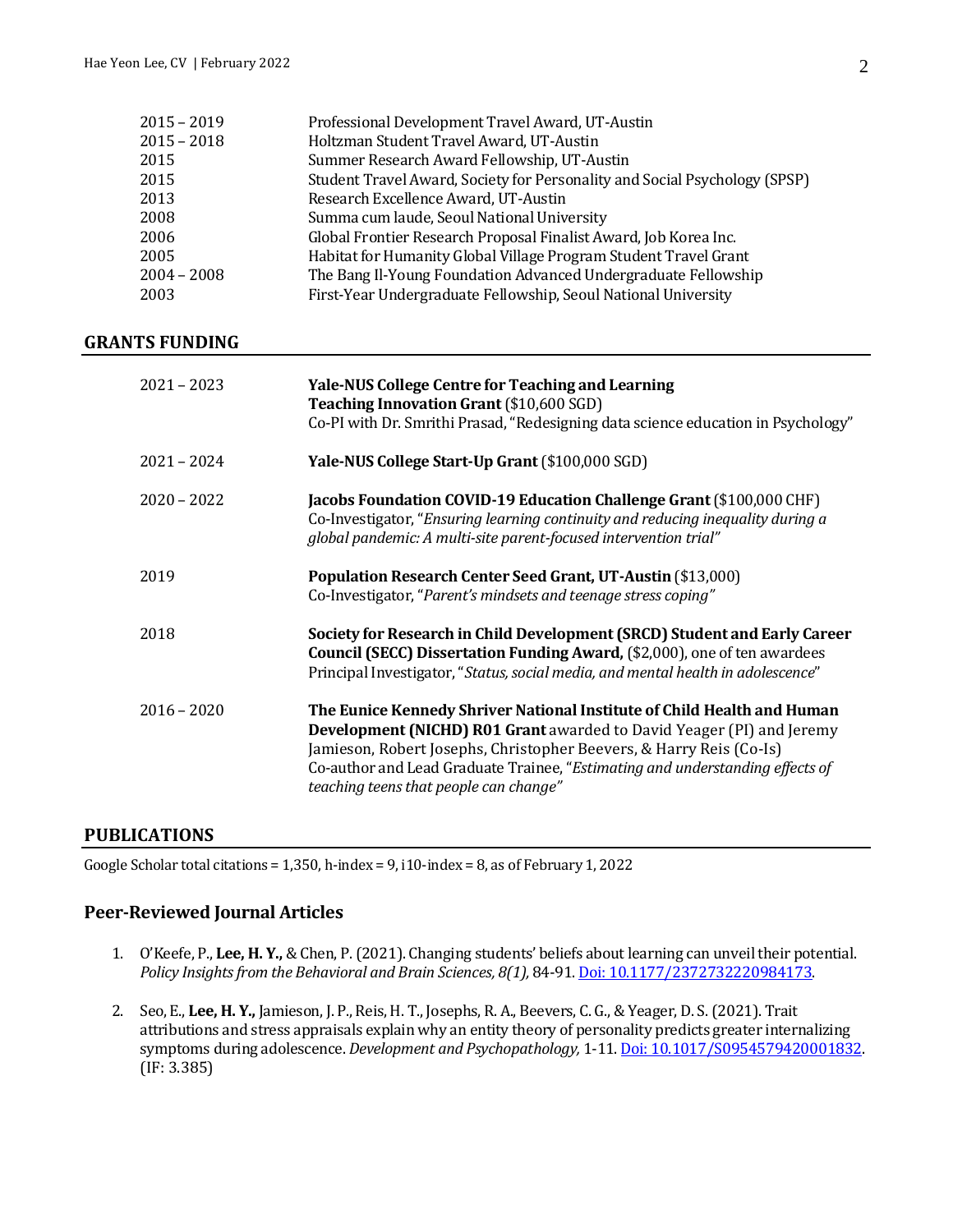- 3. Chafkin, J., Yeager, D. S., O'Brien, J., **Lee, H. Y.,** McAfee, C., & Josephs, R. A. (2021). Gonadal and adrenal hormones interact with pubertal maturation to predict depressive symptoms in a group of high school females. *Development and Psychopathology*, 1-15[. Doi: 10.1017/S0954579420001935.](https://www.cambridge.org/core/journals/development-and-psychopathology/article/abs/gonadal-and-adrenal-hormones-interact-with-pubertal-maturation-to-predict-depressive-symptoms-in-a-group-of-highschool-females/9D79305005263E0DE0BC872EE8C2B3E0) (IF: 3.385)
- 4. Grapsas, E., Denissen, J. J. A., **Lee, H. Y.,** Bos, P. A., & Brummelman, E. (2020). Climbing up or falling down: Narcissism predicts physiological sensitivity to social status in children and their parents. *Developmental Science,* e13062*.* [Doi: 10.1111/desc.13062.](https://onlinelibrary.wiley.com/doi/full/10.1111/desc.13062)(IF: 3.722)
- 5. ten Brink, M., **Lee, H. Y.,** Manber, R., Gross, J., & Yeager, D. S. (2020). Stress, sleep, and coping self-efficacy in adolescents. *Journal of Youth and Adolescence, 50,* 485-505[. Doi: 10.1007/s10964-020-01337-4.](https://link.springer.com/article/10.1007/s10964-020-01337-4) (IF: 3.121)
- 6. **Lee, H. Y.,** Jamieson, J. P., Reis, H. T., Beevers, C. G., Josephs, R. A., Mullarkey, M. C., O'Brien, J., & Yeager, D. S. (2020). Getting fewer "likes" than others on social media elicits emotional distress among victimized adolescents. *Child Development, 91(6)*, 2141-2159*.* [Doi: 10.1111/cdev.13422.](https://srcd.onlinelibrary.wiley.com/doi/10.1111/cdev.13422)(IF: 4.891) + This paper was featured in the UT Austin's 2020 Research Highlights. + Media coverage at *Futurity*, *Fox 7 News Good Day Austin*, *Ethical Editor*, *NewsWest9*, *University of Rochester News Center, UT Austin College of Liberal Arts News*.
- 7. Kaufman, K. M. L., **Lee, H. Y.,** Benner, A. D., & Yeager, D. S. (2020). How school contexts shape the relations among adolescents' beliefs, peer victimization, and depressive symptoms. *Journal of Research on Adolescence, 30(3)*, 769-782*.* [Doi: 10.1111/jora.12558.\(](https://onlinelibrary.wiley.com/doi/full/10.1111/jora.12558)IF: 1.905)
- 8. **Lee, H. Y.,** & Yeager, D. S. (2019). Adolescents with an entity theory of personality are more vigilant to social status and use relational aggression to maintain social status. *Social Development*, *29(1)*, 273-289. [Doi: 10.1111/sode.12393](https://onlinelibrary.wiley.com/doi/abs/10.1111/sode.12393) (IF: 1.552)
- 9. Dainer-Best, J., **Lee, H. Y.,** Shumake, J., Yeager, D. S., & Beevers, C. G. (2018). Determining optimal parameters of the Self Referent Encoding Task: A large-scale examination of self-referent cognition and depression. *Psychological Assessment, 30(11),* 1527-1540. [Doi: 10.1037/pas0000602](https://psycnet.apa.org/record/2018-25404-001) (IF: 2.825)
- 10. **Lee, H. Y.,** Jamieson, J. P., Miu, A. S., Josephs, R. A., & Yeager, D. S. (2019). An entity theory of intelligence predicts higher cortisol levels when high school grades are declining. *Child Development, 90(6),* e849-e867*.* [Doi: 10.1111/cdev.13116](https://onlinelibrary.wiley.com/doi/abs/10.1111/cdev.13116) (IF: 4.891) + Media coverage at *The Sydney Morning Herald*, *Future Ed, The Conversation*.
- 11. Jamieson, J. P., Hangen, E. J., **Lee, H. Y.**, & Yeager, D. S. (2017). Author reply: Arousal reappraisal as an affect regulation strategy. *Emotion Review, 10(1),* 74-76. [Doi: 10.1177/1754073917724878](https://psycnet.apa.org/record/2018-07844-015) (IF: 4.258)
- 12. Jamieson, J. P., Hangen, E. J., **Lee, H. Y.**, & Yeager, D. S. (2017). Capitalizing on appraisal processes to improve social stress responses. *Emotion Review, 10(1),* 30-39*.*[Doi: 10.1177/1754073917693085](https://journals.sagepub.com/doi/10.1177/1754073917693085) (IF: 4.258)
- 13. Yeager, D. S., **Lee, H. Y.,** & Jamieson, J. P. (2016). How to improve adolescent stress responses: Insights from an integration of implicit theories and biopsychosocial model. *Psychological Science, 27(8),* 1078-1091. [Doi: 10.1177/0956797616649604](https://journals.sagepub.com/doi/abs/10.1177/0956797616649604?journalCode=pssa) (IF: 5.398)

+ Media coverage at *The New York Times, Greater Good Science Center, KQED News, Daily Texan, UT Austin College of Liberal Arts News*.

14. Yeager, D.S., Romero, C., Paunesku, D., Hulleman, C., Schneider, B., Hinojosa, C., **Lee, H. Y.,** O'Brien, J., Flint, K., Roberts, A., Trott, J., Walton, G., & Dweck, C. (2016). Designing social-psychological interventions for full-scale implementation: The case of growth mindset during the transition to high school. *Journal of Educational Psychology*, *108(3),* 374-391. [Doi:10.1037/edu0000098](https://psycnet.apa.org/buy/2016-15978-005) (IF: 5.028)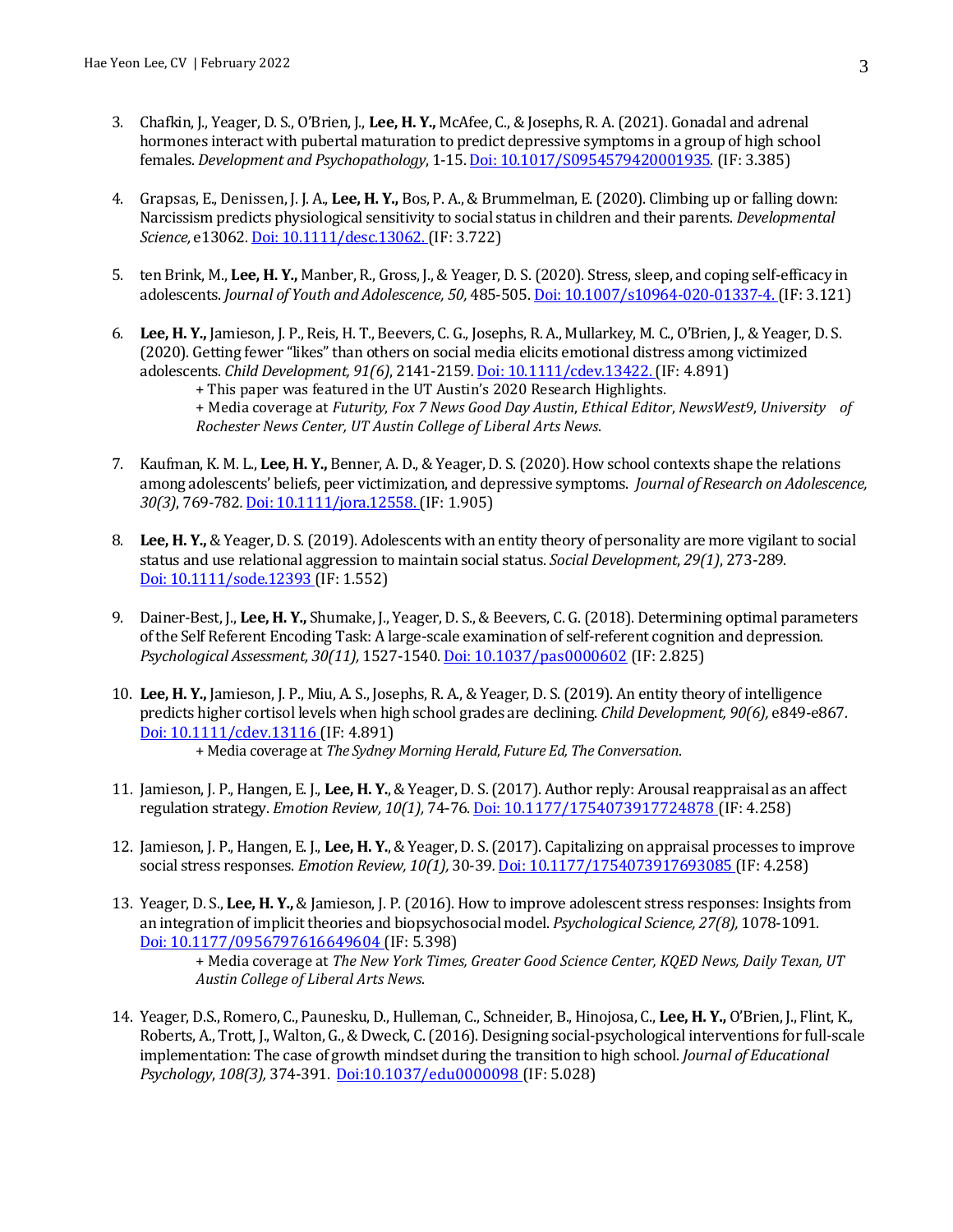15. Yeager, D.S., Fong, C.J., **Lee, H. Y.,** & Espelage, D. (2015). Declines in efficacy of anti-bullying programs among older adolescents: A developmental theory and a three-level meta-analysis. *Journal of Applied Developmental Psychology, 37*, 36-51. [Doi: 10.1016/j.appdev.2014.11.005](https://psycnet.apa.org/record/2015-03725-001) (IF: 2.00)

+ This paper received the 2015 APA Division 7 (Developmental Psychology) Early Career Outstanding Paper Award.

#### **Selective Journal Articles Under Review & In Preparation**

Gonzalez, M. S., Seo, E. J., **Lee, H. Y.,** Jamieson, J. P., Josephs, R. A., Beevers, C. G., Reis, H. T., & Yeager, D. S. (invited for revision and resubmission). A "generalizability replication" examines where and for whom a scalable psychological intervention prevents internalizing symptoms during adolescence.

Chafkin, J. E., O'Brien, J. M., Medrano, F. N., **Lee, H. Y.,** Yeager, D. S., & Josephs, R. A. (under review). Immunoassay overestimates hormone concentrations and obscures links to psychopathology relative to LC-MS/MS in a field study of diverse adolescents.

**Lee, H. Y.,** Brady, S. T., Ospina, J., Hirschi, Q., Yeager, D. S., & Walton, G. M. (in prep). A brief social-belonging intervention reduces health center visits in college among socially disadvantaged students.

**Lee, H. Y.,** Jamieson, J. P., Josephs, R. A., Reis, H. T., Beevers, C. G., Dobias, M., … & Yeager, D. S. (in prep). An incremental theory of personality promotes stress resilience in adolescence: Evidence from a pre-registered replication study. Planned analyses pre-registered a[t https://osf.io/d2ua7/](https://osf.io/d2ua7/)

**Lee, H. Y.,** Brummelman, E., Yeager, D. S., & Dweck, C. S. (in prep). Promoting stress resilience in adolescence: The role of parent mindsets as a psychological context.

**Lee, H. Y.,** Jamieson, J. P., Josephs, R. A., Beevers, C. G., Reis, H. T., & Yeager, D. S. (in prep). Adolescents' implicit theories of personality shape their responses to social media stressors.

**Lee, H. Y.,** & Yeager, D. S. (in prep). Understanding adolescents' sensitivity to social status: Toward an integrative developmental model.

#### **Book Chapters & Op-Ed Articles**

Yeager, D. S., & **Lee, H. Y.** (2020). The incremental theory of personality intervention. In G. M. Walton, & A. J. Crum (Eds.), *Handbook of wise interventions: How social-psychological insights can help solve problems*. Guilford Press: New York, NY.

**Lee, H. Y.,** & Yeager, D. S. (Nov 2018). Reducing the toxic stress of starting high school. *Future Ed*. <https://www.future-ed.org/reducing-the-toxic-stress-of-starting-high-school/>

Yeager, D. S., **Lee, H. Y.** (Aug 2018). The start of high school doesn't have to be stressful. *The Conversation*. <https://theconversation.com/the-start-of-high-school-doesnt-have-to-be-stressful-101294>

Yeager, D. S., **Lee, H. Y.,** & Dahl, R. E. (2017). Competence and motivation in adolescence. In A. J. Elliot, C. S. Dweck, & D. S. Yeager (Eds.), *Handbook of competence and motivation (2nd Edition): Theory and application*. Guilford Press: New York, NY.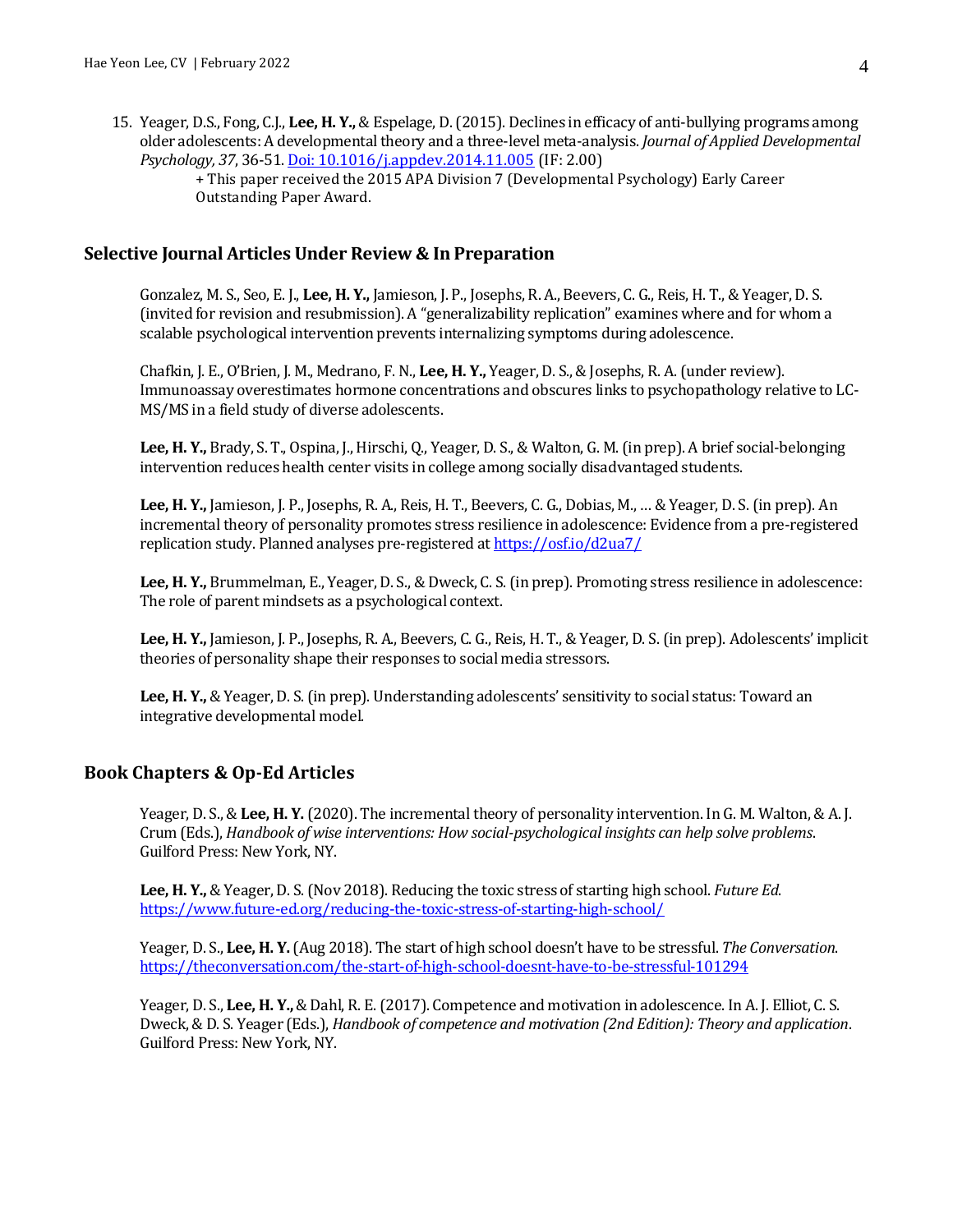# **MEDIA COVERAGE**

- "Too few social media 'likes' can amp up teen depression" (September 2020) *Futurity*.
- "The psychological effects of not getting enough validation on social media" (September 2020) *GoodDay Austin, Fox 7 News*.
- "Getting fewer 'likes' on social media elicits emotional distress among adolescents (September 2020) *Ethical Editor*.
- "Lack of 'likes' leads to emotional distress among teens, UT researchers say" (September 2020) *NewsWest9: Education*.
- "Getting fewer 'likes' on social media can make teens anxious and depressed (September 2020) *University of Rochester Newscenter*.
- "Getting fewer 'likes' on social media elicits emotional distress among adolescents" (September 2020) *The University of Texas at Austin College of Liberal Arts News*.
- "The teen brain: How schools can help students manage emotions and make better decisions" (October 2018) *Education Week.*
- "How your outlook can affect exam performance" (August 2018) *The Sydney Morning Herald*.
- "The top 10 insights from the science of a meaningful life in 2016" (December 2016) *Greater Good Science Center.*
- "Could a growth mindset help teens cope with stress?" (October 2016) *KQED News.*
- "Teaching teens to cope with social stress" (September 2016) *The New York Times.*
- "Can a change in mindset help teens de-stress?" (August 2016) *Greater Good Science Center.*
- "Study shows teaching teens about social, personality changes helps cope with stress" (July 2016) *Daily Texan.*
- "Lessons on personalities help teens cope with social stressors" (June 2016) *The University of Texas at Austin College of Liberal Arts News*.

## **CONFERENCE PRESENTATIONS**

## **Chaired Group Symposia**

**Lee, H. Y.** (April 2017). *The new science of adolescent behavioral change: Psychological and hormonal methods for leveraging social motivation*. Group paper symposium at the 2017 SRCD biennial meeting, Austin, TX.

#### **Paper Symposium Talks**

Brummelman, E., **Lee, H. Y.,** & Dweck, C. S. (April 2021). *Do you value me for who I really am? Daily experiences of conditional regard in adolescence*. Paper presented at the 2021 SRCD virtual biennial meeting.

**Lee, H. Y.,** Jamieson, J. P., Reis, H. T., Beevers, C. G., Josephs, R. A., Mullarkey, M. C., O'brien, J. M., & Yeager, D. S. (March 2019). *Insufficient likes on social media elicit negative self-referent cognitions and emotions during adolescence*. Paper presented at the 2019 SRCD biennial meeting, Baltimore, MD.

**Lee, H. Y.,** Jamieson, J. P., Josephs, R. A., & Yeager, D. S. (April 2018). *Insufficient likes on social media elicit distress associated with depressive symptoms in adolescence*. Paper presented at the 17th SRA biennial meeting, Minneapolis, MN.

Hooper, S., **Lee, H. Y.,** Crosnoe, R. & Yeager, D. S. (April 2018). *The cognitive cost of high school popularity*. Paper presented on behalf of the first author at the 17th SRA biennial meeting, Minneapolis, MN.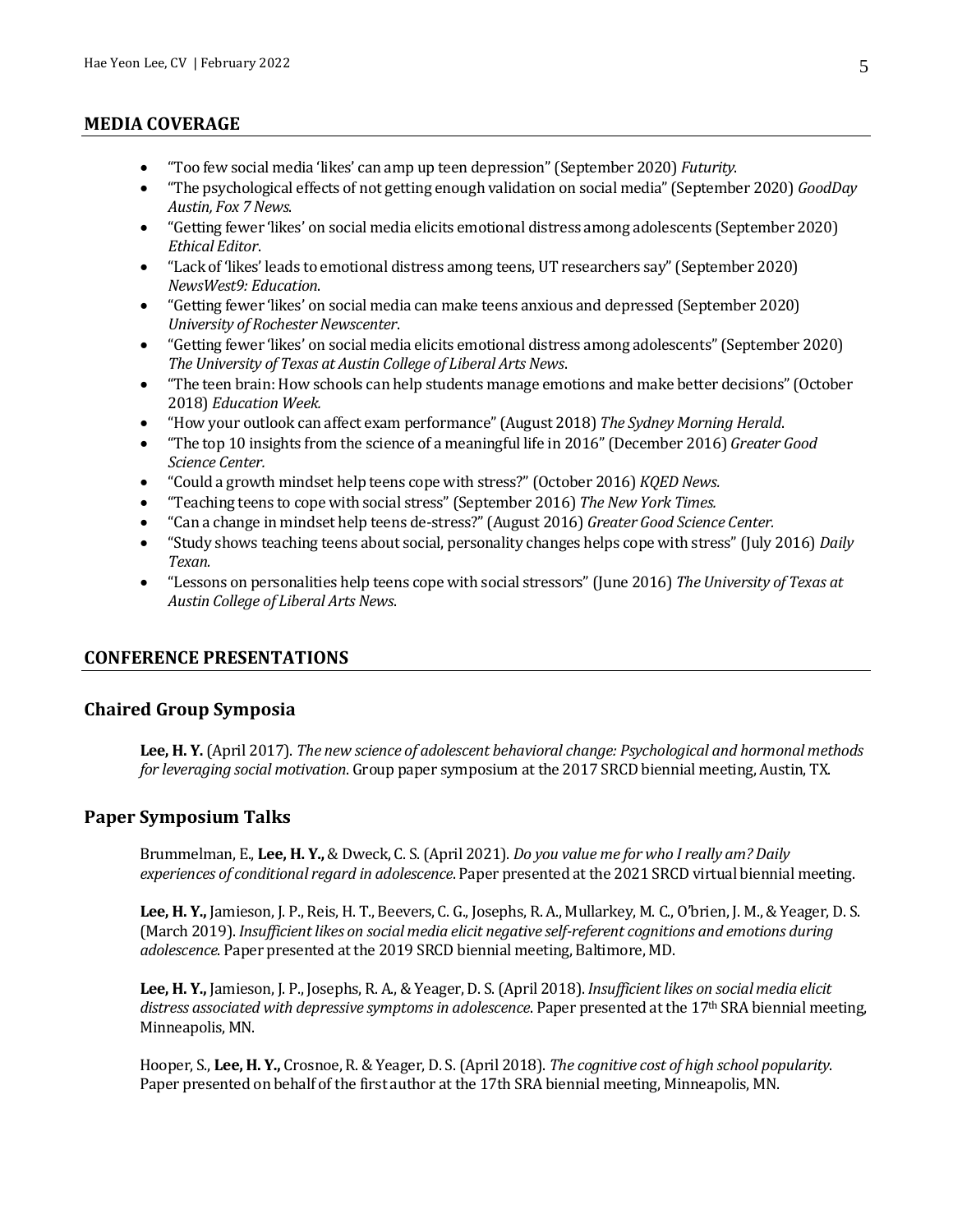**Lee, H. Y.,** Jamieson, J. P., Josephs, R. A., & Yeager, D. S. (May 2017). *Worldview referendum: Correspondence between an adolescent's worldview and a winning campaign's worldview predicted testosterone responses to the 2016 election*. Paper presented at the 29th APS annual meeting, Boston, MA.

**Lee, H. Y.,** Jamieson, J. P., Beevers, C. G., Josephs, R. A., Reis, H. T. & Yeager, D. S. (April 2017). *No "likes?" That's okay: Buffering adolescents from social media rejection by changing implicit theories of personality*. Paper presented atthe 2017 SRCD biennial meeting, Austin, TX.

Lee, H. Y., & Yeager, D. S. (July 2016). *Adolescents' sensitivity to social hierarchy comes from beliefs and predicts testosterone and relational aggression*. Paper presented at the 22nd ISRA world meeting, Sydney, Australia.

**Lee, H. Y.,** & Yeager, D. S. (May 2016). *Who pursues status most vigorously in high school? Implicit theories of personality underlie individual differences in status goal pursuit*. Paper presented at the 28th APS annual meeting, Chicago, IL.

**Lee, H. Y.,** Yeager, D. S. & Jamieson, J. P. (March 2016). *Changing a simple belief alters adolescents' physiological responses to social stress*. Paper presented at the 16th SRA biennial meeting, Baltimore, MD.

Yeager, D. S., **Lee, H. Y.,** & Jamieson, J. P. (January 2016). *What can be done about social stress during adolescence? Effects of an incremental theory of personality intervention on naturalistic responses to daily stressors*. Paper presented on behalf of the first author at the 17th SPSP annual meeting, San Diego, CA.

**Lee, H. Y.,** & Yeager, D. S. (March 2015). *Dynamic relation between social and academic competence during adolescent transitions*. Paper presented at the 2015 SRCD biennial meeting, Philadelphia, PA.

### **Poster Presentations**

\* = denotes undergraduate student mentees

\*Lepcha, Y. &**Lee, H. Y.** (May 2022 expected). Who benefits from online social media feedback?**:** The moderating effects of global self-esteem. Poster to be presented at the 34th APS annual meeting, Chicago, IL.

**Lee, H. Y.,** Dobias, M., Jamieson, J. P., Beevers, C. G., Josephs, R. A., Reis H. T., & Yeager, D. S. (October 2018). *A randomized field trial of an incremental theory of personality intervention improves adolescents' daily stress appraisals*. Poster presented at the 2018 SRCD special topic meeting on Character Development, Philadelphia, PA.

\*Egger, D., **Lee, H. Y.,** & Yeager, D. S. (May 2017). *Negative interpretation bias's effects on stress and depression in adolescents*. Poster presented at the 29th APS annual meeting, Boston, MA.

**Lee, H. Y.**, Miu, A. S., Jamieson, J. P., & Yeager, D. S. (April 2017). *Beliefs about intelligence shape adolescents' acute and chronic HPA-axis responses to academic difficulty*. Poster presented at the 2017 SRCD biennial meeting, Austin, TX.

**Lee, H. Y.**, Bigler, R. S., & Yeager, D. S. (March 2016). *Too heavy to be popular?: Adolescents' lay theories about weight and social status shape weight control behavior*. Poster presented at the 16th SRA biennial meeting, Baltimore, MD.

**Lee, H. Y.**, Bigler, R. S., & Yeager, D. S. (January 2016). *The "thin=popular" cognitive bias is motivated by social status goals and predicts weight control behavior*. Poster and data blitz presented at the 17th SPSP annual meeting, San Diego, CA.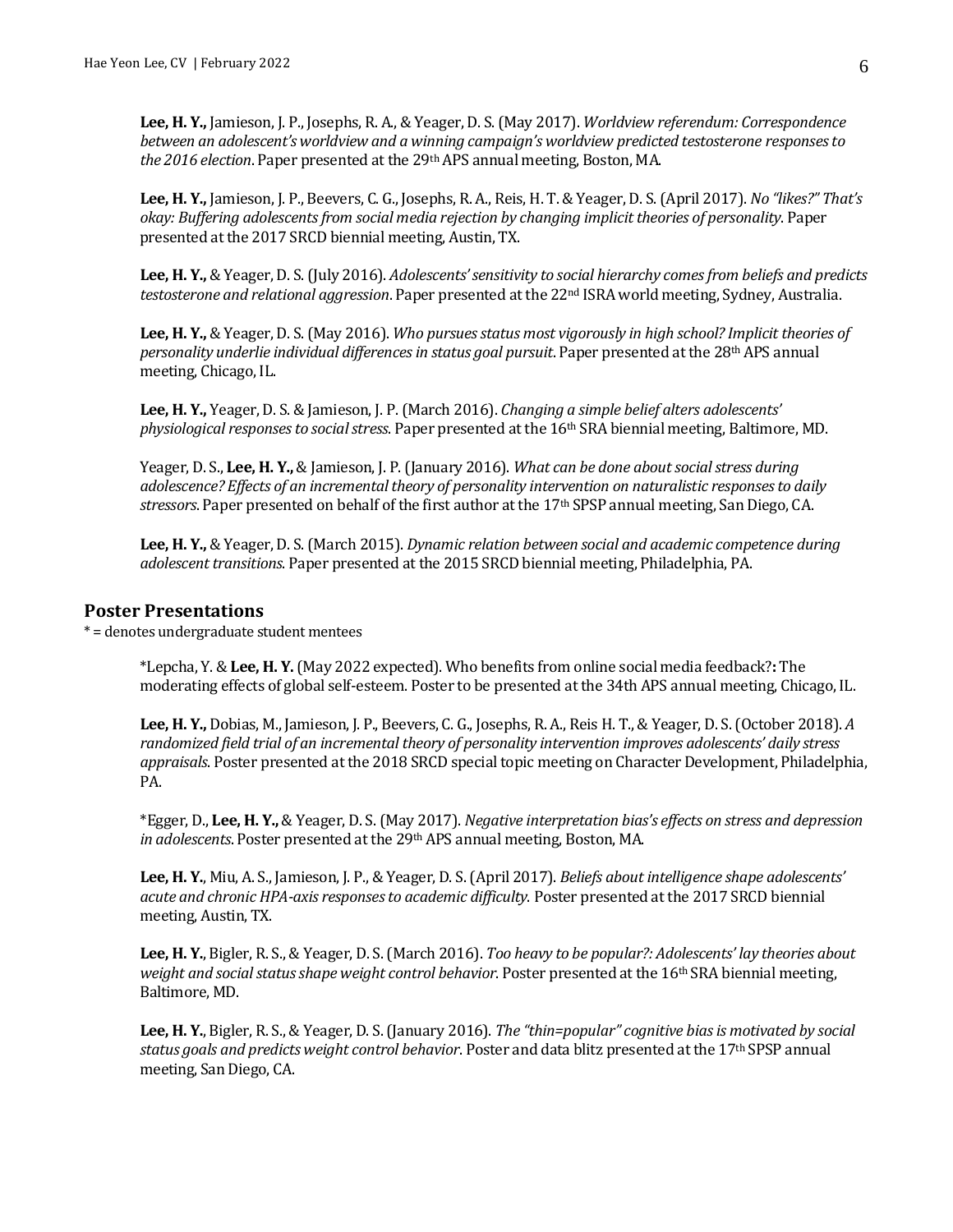\*Broaddus**,** S. M., **Lee, H. Y.**, Bigler, R., & Yeager, D. S. (October 2015). *Bearing the weight: Weight concerns hinder cognitive functioning among adolescents and college students*. Poster presented at 9th SSHD biennial meeting, Austin, TX.

**Lee, H. Y.**, Yeager, D. S., & Hooper, S. (March 2015). *The social cognitive roots of peer exclusion in high school: Dynamics in social goals, cognitive styles and hormonal reactivity*. Poster presented at the 2015 SRCD biennial meeting, Philadelphia, PA.

**Lee, H. Y.**, Yeager, D. S., & Hooper, S. (February 2015). *The social cognitive roots of relational bullying in high school: Correlational and experimental evidence from a longitudinal study*. Poster presented at the 16th SPSP annual meeting, Long Beach, CA.

**Lee, H. Y.**, Hooper, S., & Yeager, D. S. (March 2014). *Guess who?: Adolescents' sensitivity to social status and information seeking behavior in a novel social cognition game*. Poster presented at the 15th SRA biennial meeting, Austin, TX.

**Lee, H. Y.**, Hooper, S., & Yeager, D. S. (March 2014). *A tendency to quickly sort the social world in terms of social status predicts high school bullying*. Poster presented at the 15th SRA biennial meeting, Austin, TX.

\*Simmons, C., Hooper, S. **Lee, H. Y.**, & Yeager, D. S.(March 2014). *Sensitivity to hierarchy as a social motivator for facial recognition, moderated by perceived social status*. Poster presented at the 15th SRA biennial meeting, Austin, TX.

## **INVITED TALKS & PANELISTS**

"Rethinking Stress and Resilience in Everyday Lives of Young People." (March 2022 scheduled) Yale-NUS College Saga College Conversation.

"Parenting Series: Educating our next generation for their future, not ours." (December 2021) Asia Institute of Mentoring, Singapore. *Invited Panelists.*

"An incremental theory of personality promotes stress resilience in adolescence: Evidence from a preregistered replication study." (March 2020) Stanford Psychophysiology Laboratory lab meetings, Stanford University, USA.

"Struggling with status in adolescence: Targeting mindsets to promote stress resilience." (February 2020) Department of Psychology, The University of Hong Kong, Hong Kong.

"Struggling with status in adolescence: Targeting mindsets to promote stress resilience." (January 2020) Department of Psychology, Division of Social Sciences, Yale-NUS College, Singapore.

"Struggling with status in adolescence: Targeting mindsets to promote stress resilience." (December 2019) Department of Psychology, Queen's University, Canada.

"Promoting stress resilience in adolescence: The role of parents' implicit theories of personality." (October 2019) The Dweck-Walton Lab, Stanford University, USA.

"Social media, sensitivity to status threats, and mental health during adolescence." (June 2019) Research Institute of Child Development and Education, The University of Amsterdam, The Netherlands.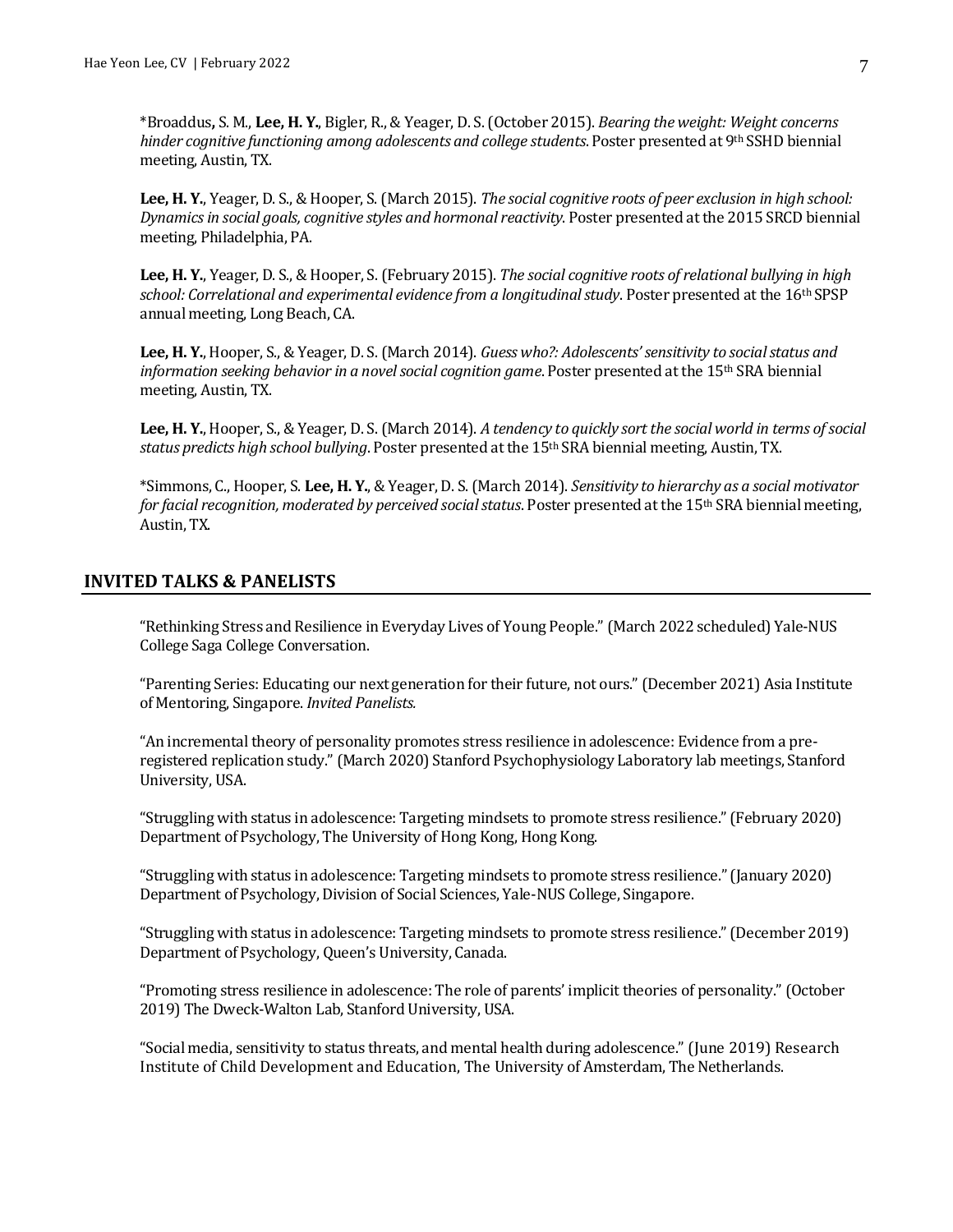# **TEACHING EXPERIENCE**

# **Courses Taught**

| Adolescent Development, Yale-NUS College<br>• A 3000-level elective seminar in Psychology major                                           | Spring 2021, Fall 2021                                           |
|-------------------------------------------------------------------------------------------------------------------------------------------|------------------------------------------------------------------|
| Statistics and Research Methods for Psychology, Yale-NUS College<br>• A 2000-level core module in Psychology major                        | <b>Fall 2021</b>                                                 |
| Lab in Social and Educational Interventions, Yale-NUS College<br>• A 3000-level lab module in Psychology major                            | Spring 2022                                                      |
| Psychology Capstone Thesis, Yale-NUS College<br>• A 4000-level module for Psychology honors thesis                                        | Fall2021-Spring2022                                              |
| <b>Guest Instructor</b>                                                                                                                   |                                                                  |
| Success and Resilience in College, Yale-NUS College<br>Adolescent Development, UT-Austin,<br>Intro to Developmental Psychology, UT-Austin | <b>Fall 2021</b><br>Spring 2016, Spring 2018<br><b>Fall 2018</b> |
| <b>Teaching Assistant</b>                                                                                                                 |                                                                  |
|                                                                                                                                           |                                                                  |

# **STUDENT SUPERVISION EXPERIENCE**

# **Undergraduate Honors Thesis Mentor**

# Yale-NUS College

| Nicole Anoushka Nazareth (Class of 2022, Psychology)        | AY2021-22 |  |  |
|-------------------------------------------------------------|-----------|--|--|
| Stefan Liew Jing Rui (Class of 2022, Psychology)            | AY2021-22 |  |  |
| Yu Chi Ying Meryl (Class of 2022, Psychology)               | AY2021-22 |  |  |
| Belinda Yan Shu Cheung (Class of 2021, Psychology)          | AY2020-21 |  |  |
| Yashmit Lepcha* (Class of 2021, Psychology)                 | AY2020-21 |  |  |
| * won the Psychology Capstone Excellence Award              |           |  |  |
|                                                             |           |  |  |
| The University of Texas at Austin, Department of Psychology |           |  |  |
|                                                             |           |  |  |
| Saniya Hirani (Class of 2017, Health and Society)           | AY2016-17 |  |  |
| Dominique Egger (Class of 2015, Psychology)                 | AY2014-15 |  |  |
|                                                             |           |  |  |
| Undergraduate Research Internship Mentor                    |           |  |  |
|                                                             |           |  |  |
| The University of Texas at Austin, Department of Psychology |           |  |  |
| Catherine Gonzalez, Bridging Disciplines Program Mentee     | AY2018-19 |  |  |
|                                                             |           |  |  |
| Shelby Broaddus, IE Pre-Graduate School Internship Mentee   | AY2014-15 |  |  |
| Cortney Simmons, SURE Program Summer Internship Mentee      | AY2013-14 |  |  |